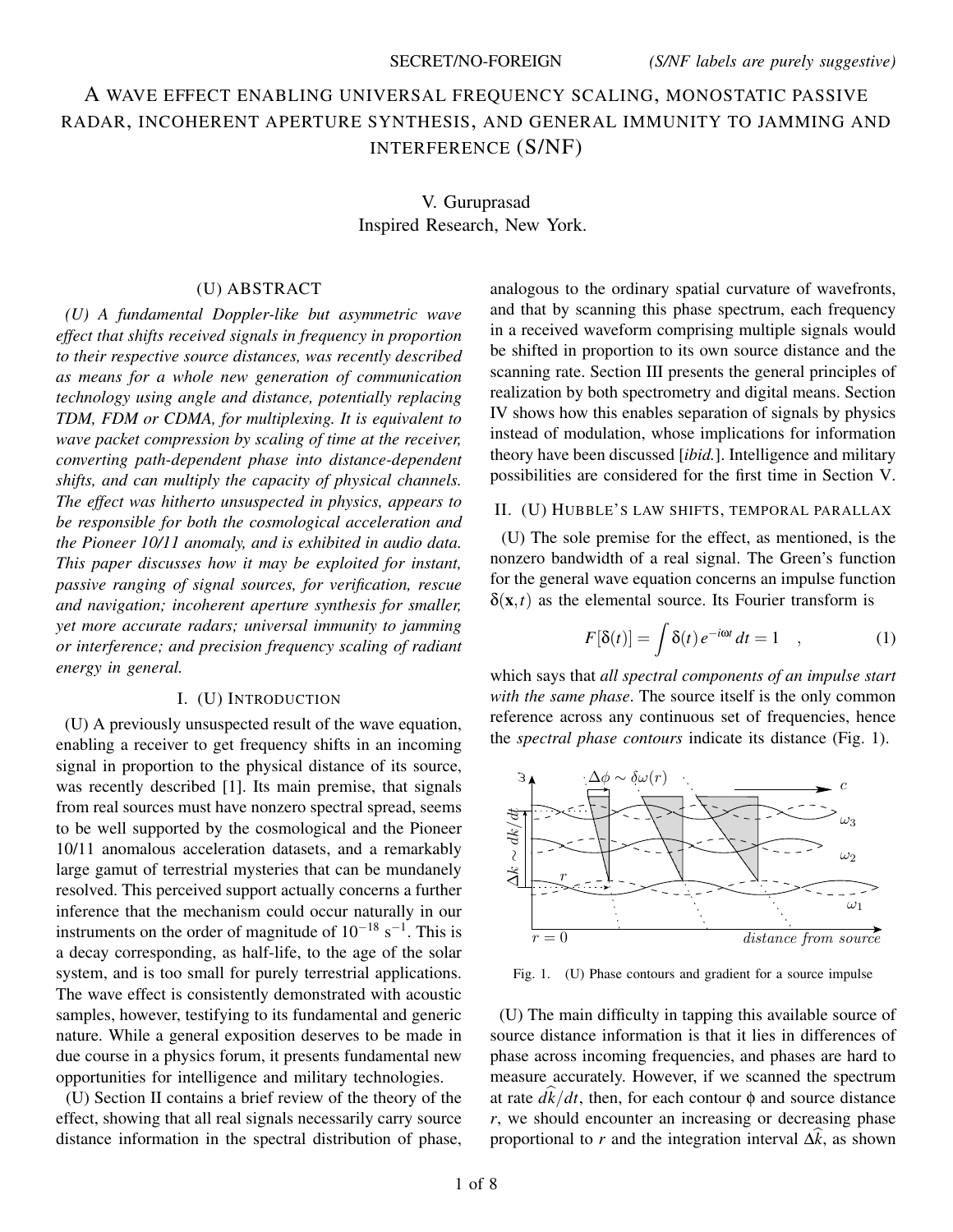SECRET/NO-FOREIGN *(S/NF labels are purely suggestive)*

by the shaded areas in the figure. The trick that yields this remarkable asymmetric effect is in the definition that *a rate of change of phase is a frequency*, so that the instantaneous measures of the spectral phase contours obtained from the scanning have the form of frequency shifts proportional to the slopes, and therefore to the respective source distances. These distance-dependent shifts resemble Hubble's law in astronomy but are strictly linear due to their nonrelativistic, mundane origin, and are rigorously predicted by basic wave theory, as follows. The instantaneous phase of a sinusoidal wave at  $(\mathbf{r},t)$ , from a source at  $\mathbf{r}=0$ , would be

$$
\phi(\mathbf{k}, \omega, t) = \mathbf{k} \cdot \mathbf{r} - \omega t \quad , \tag{2}
$$

and leads to the differential relation

$$
\Delta \phi|_{\omega, t} = \Delta(\omega t) + \mathbf{k} \cdot \Delta \mathbf{r} + \Delta \mathbf{k} \cdot \mathbf{r} \quad . \tag{3}
$$

The first term  $\Delta(\omega t)$  clearly concerns the signal content if any, and has no immediate relevance. The second term **k**·∆**r** expresses the path phase differences at any individual frequency, and is involved in the ordinary Doppler effect, as it describes phase change due to changing source distance, as well as image reconstruction in holography and synthetic aperture radar (SAR), as the reconstructed image concerns information of incremental distances of the spatial features of the image. The third term, clearly orthogonal to other two, represents phase differences across frequencies for any given (fixed) source distance. Then, by varying a frequency selection  $\hat{k}$  at the receiver, we should see an incremental frequency, or shift,

$$
\delta \omega = \lim_{\Delta t \to 0} \left[ \frac{\Delta \phi(\omega)|_{\omega, r, t}}{\Delta k} \times \frac{\Delta \widehat{k}}{\Delta t} \right] = \frac{\partial \phi}{\partial k} \bigg|_{\omega, r, t} \cdot \frac{d\widehat{k}}{dt} \quad . \tag{4}
$$

(Note that *k* can only refer to the incoming wave vector in the denominator.) As this holds for each individual  $\omega$ , from equation (2), the signal spectrum would be uniformly shifted by the normalized shift factor

$$
z(r) \equiv \frac{\delta \omega}{\hat{\omega}} = \frac{1}{\hat{\omega}} \frac{\partial \phi}{\partial k} \bigg|_{\omega, r, t} \cdot \frac{d\hat{k}}{dt} = \frac{r}{\hat{k}c} \cdot \frac{d\hat{k}}{dt} = \frac{\beta r}{c} = \alpha r \quad , \quad (5)
$$
  
with  $\beta \equiv \hat{k}^{-1} (d\hat{k}/dt)$  and  $\alpha = \beta/c$ 

where *t* denotes time kept by the receiver's clock. Further, the shifts reflect only the instantaneous value of β, which is the normalized rate of change at the receiver.

(U) Fig. 2 shows that  $\delta\omega$  is a temporal analogue of spatial parallax, with the instantaneous value of α ≡ β/*c* serving in the role of lateral displacement of the observer's eyes: at each value  $\alpha_1$  or  $\alpha_2$ , the signal spectrum  $\mathcal{F}(\omega)$  shifts to  $\mathcal{F}(\omega_1)$  or  $\mathcal{F}(\omega_2)$ , respectively, and if the distance to the source were increased to  $r + \delta r$ , the spectrum would further shift to  $\mathcal{F}(\omega_3)$ . Unlike with ordinary (spatial) parallax, the receiver can be fixed *and monostatic*, and yet exploit the physical information of source distance.



Fig. 2. (U) Temporal parallax

### III. (U) PHYSICS OF REALIZATION

(U) There are three basic ways of accomplishing Fourier decomposition or frequency selection in a receiver: using diffraction or refraction, a resonant circuit, or by sampling and digital signal processing (DSP). Realization of the shifts in all three methods has been described, along with how this "virtual Hubble" effect had remained unnoticed so long *[ibid.]*. A review of the diffraction and DSP methods is necessary as theoretical foundation for the application ideas to be discussed. These methods would also be applicable for array antennas and software-defined radio, respectively.

### *A. (U) Diffractive implementation*

(U) Diffractive selection of a wavelength  $\hat{k}$  concerns using a diffraction grating to deflect normally incident rays to an angle  $\theta$  corresponding to the selected  $\hat{k}$ , as determined by the grating equation  $n\lambda = l \sin \theta$ , where *n* denotes the order of diffraction, and *l* is the grating interval,

(U) The property exploited is that rays arriving at one end of the grating combine with rays that arrived at the other end *a little earlier*. If we could change the grating intervals *l* inbetween, the rays that get summed at a diffraction angle θ would correspond to changing grating intervals *l*(*t*), as depicted in Fig. 3. Their wavelengths must then relate to the grating interval as  $n d\lambda/dt = (dl/dt) \sin \theta$ . Upon dividing this by the grating equation, we obtain the modified relation  $\hat{\lambda}^{-1}(d\hat{\lambda}/dt) = \hat{l}^{-1}(d\hat{l}/dt) \equiv -\beta.$ 

(U) This result is not merely a coincidence of different wavelengths at the focal point, as would be obtained with a nonuniform grating. Each of the summed contributions itself has a time-varying  $\lambda$ , so the variation over the sum is consistent with the component variations. A grating gathers more total power than, say, a two-slit device, and the waves arrive with instantaneously varying phases

$$
\frac{d\Phi}{dt} \equiv -\widehat{\mathbf{\omega}} = \frac{\partial\Phi}{\partial t} + \nabla_{\mathbf{r}}\Phi \cdot \dot{\mathbf{r}} + \nabla_{\mathbf{r}'}\Phi \cdot \dot{\mathbf{r}}' + \nabla_{\mathbf{k}}\Phi \cdot \dot{\hat{\mathbf{k}}} \quad , \quad (6)
$$

where the first term  $\frac{\partial \phi}{\partial t}$  is the signal ( $\omega t$ ) contribution in equation (2) and is equal to  $-\omega$ ; the second term (in **r**<sup>*i*</sup>)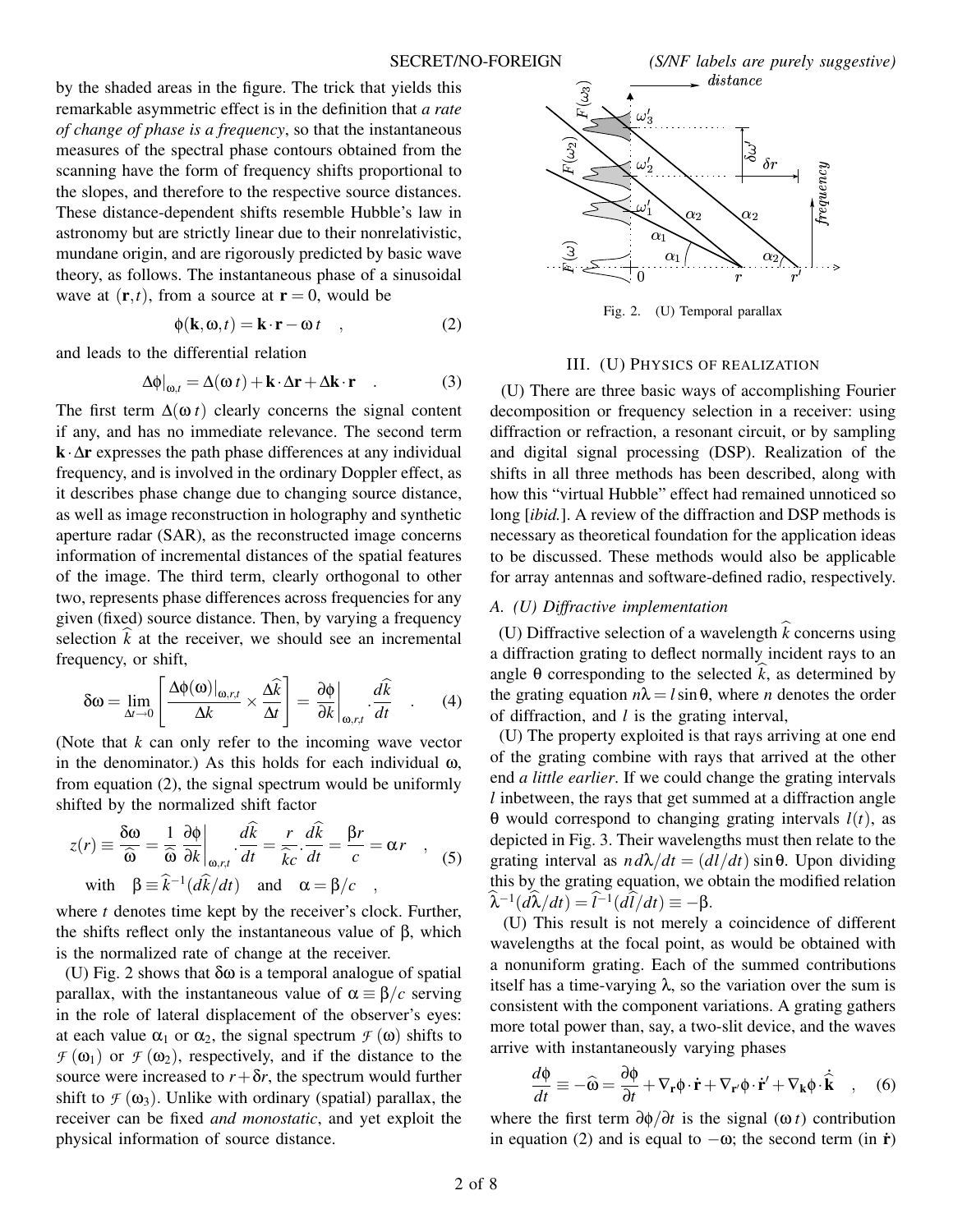

Fig. 3. (U) Time-varying diffraction method

concerns the real motion and Doppler effect if any, to be ignored hereon; the third term (in  $\dot{\mathbf{r}}'$ ) represents a similar Doppler shift from longitudinal motion of either end of the receiver, which would be generally negligible for  $r' \ll r$ ; and only the last term concerns equation (4).

### *B. (U) DSP implementation*

(U) In DSP,  $\hat{k}$ 's are determined by the sampling interval *T*, and can therefore be continuously varied by changing *T*. The discrete Fourier transform (DFT) is defined as

$$
F(m\omega_T) = \sum_{n=0}^{N-1} e^{im\omega_T T} f(nT)
$$
  
with the inverse  $f(nT) = \frac{1}{N} \sum_{m=0}^{N-1} e^{im\omega_T T} F(m\omega_T)$  (7)

where *f* is the input signal; *T* is the sampling interval; *N* is the number of samples per block; and  $\omega_T = 2\pi / NT$ . The inversion is governed by the orthogonality condition

$$
\sum_{n=0}^{N-1} e^{im\omega_T T} e^{i(kr - n\omega_T T)} = \frac{1 - e^{i(m-n)}}{1 - e^{i(m-n)/N}} = N\delta_{mn} \quad , \quad (8)
$$

where  $\delta_{mn} = 1$  if  $m = n$ , else 0. These definitions as such suggest that the instantaneous selections  $\hat{\omega}_T = \hat{k}c$  can be varied via the sampling interval *T*.

(U) To verify that a controlled variation of *T* will indeed yield the desired shifts, observe that in equation (6), both the real Doppler terms, in  $\dot{\mathbf{r}}$  and  $\dot{\mathbf{r}}'$ , can be ignored, as  $r' \ll r$ for sources of practical interest. The surviving term on the right is  $(\partial \phi / \partial k)(dk/dt)$  where  $\partial \phi / \partial t = -\omega$ , as before, and

$$
\frac{d\hat{k}}{dt} = \frac{1}{c}\frac{d\hat{\omega}_T}{dt} = \frac{1}{c}\frac{d}{dt}\left(\frac{2\pi}{NT}\right) = -\frac{2\pi}{NcT^2}\frac{dT}{dt} = -\hat{k}\frac{1}{T}\frac{dT}{dt} ,
$$

so that, corresponding to equation (5), we do get

$$
\widehat{k}^{-1}(d\widehat{k}/dt) \equiv \beta = -T^{-1}(dT/dt) \quad , \tag{9}
$$

confirming the desired effective variation of  $\hat{k}$ 's.  $\Box$ 

(U) Fig. 4 explains the result. The incoming wave presents increasing phase differences  $\delta\phi_1$ ,  $\delta\phi_2$ ,  $\delta\phi_3$ , ... within the successive samples obtained from the diminishing intervals  $\delta T_1 = T_1 - T_0$ ,  $\delta T_2 = T_2 - T_1$ ,  $\delta T_3 = T_3 - T_2$ , etc. From the relation  $\hat{\omega}_T \equiv \hat{k}c = 2\pi/NT$ , gradients of the spectral phase contours can be quantified as

$$
\frac{\partial \phi}{\partial T} = \frac{\partial \phi}{\partial \hat{k}} \frac{d\hat{k}}{dT} = -\frac{2\pi}{NcT^2} \frac{\partial \phi}{\partial \hat{k}}
$$

so that by equation (9), each phase gradient reduces to

$$
\frac{\partial \phi}{\partial T} \frac{dT}{dt} = \frac{-2\pi}{Nc} \frac{\partial \phi}{\partial \hat{k}} \cdot \frac{1}{T} \frac{dT}{dt} = \frac{\widehat{\omega}_T}{c} \frac{\partial \phi}{\partial \hat{k}} \cdot \frac{1}{\widehat{k}} \frac{d\widehat{k}}{dt} = \frac{\partial \phi}{\partial \widehat{k}} \frac{d\widehat{k}}{dt} \quad (10)
$$

identically, validating the approach.



Fig. 4. (U) Variable sampling method

### *C. (U) General operating principles*

(U) For a desired shift *z* at a range *r*, equation (5) yields

$$
\frac{\delta \hat{k}}{k} \equiv -\frac{\delta T}{T} \approx \frac{cz \,\delta t}{r} \tag{11}
$$

for normalized incremental change of the receiver's grating or sampling interval required over a small interval δ*t*. In a DSP implementation, appropriate at suboptical frequencies, this determines the needed rate of change over a sampling interval δ*T*. As δ*T* would be nominally chosen based on the (carrier) frequencies of interest and not on the range, the nominal rate of change for achieving a useful *z* at a given range *r* would be independent of the operating frequencies.

(U) For example, for a 1 GHz signal, a suitable choice of sampling interval is  $\delta t = 100$  ps, regardless of the range. Chosing  $z = 2$ , which is fairly large in astronomical terms but convenient for the present purposes, we obtain  $\delta k/k =$  $6 \times 10^{-2}/r$  per sample (taking  $c = 3 \times 10^8$  m/s). At  $r = 1$  m, the result is a somewhat demanding  $6 \times 10^{-2}$ , or 6%, per sample, but for  $r = 1$ , 10 or 1000 km, it is  $6 \times 10^{-5}$ ,  $6 \times$  $10^{-8}$  and  $6 \times 10^{-11}$  per sample, respectively.

(U) To be noticed is that since equation (11) prescribes a normalized rate of change, the instantaneous rate of change must grow *exponentially* in the course of the observation, since by integrating equation (11), we get

$$
\Delta \widehat{k} \equiv \Delta T^{-1} = e^{cz\Delta t/r},\qquad(12)
$$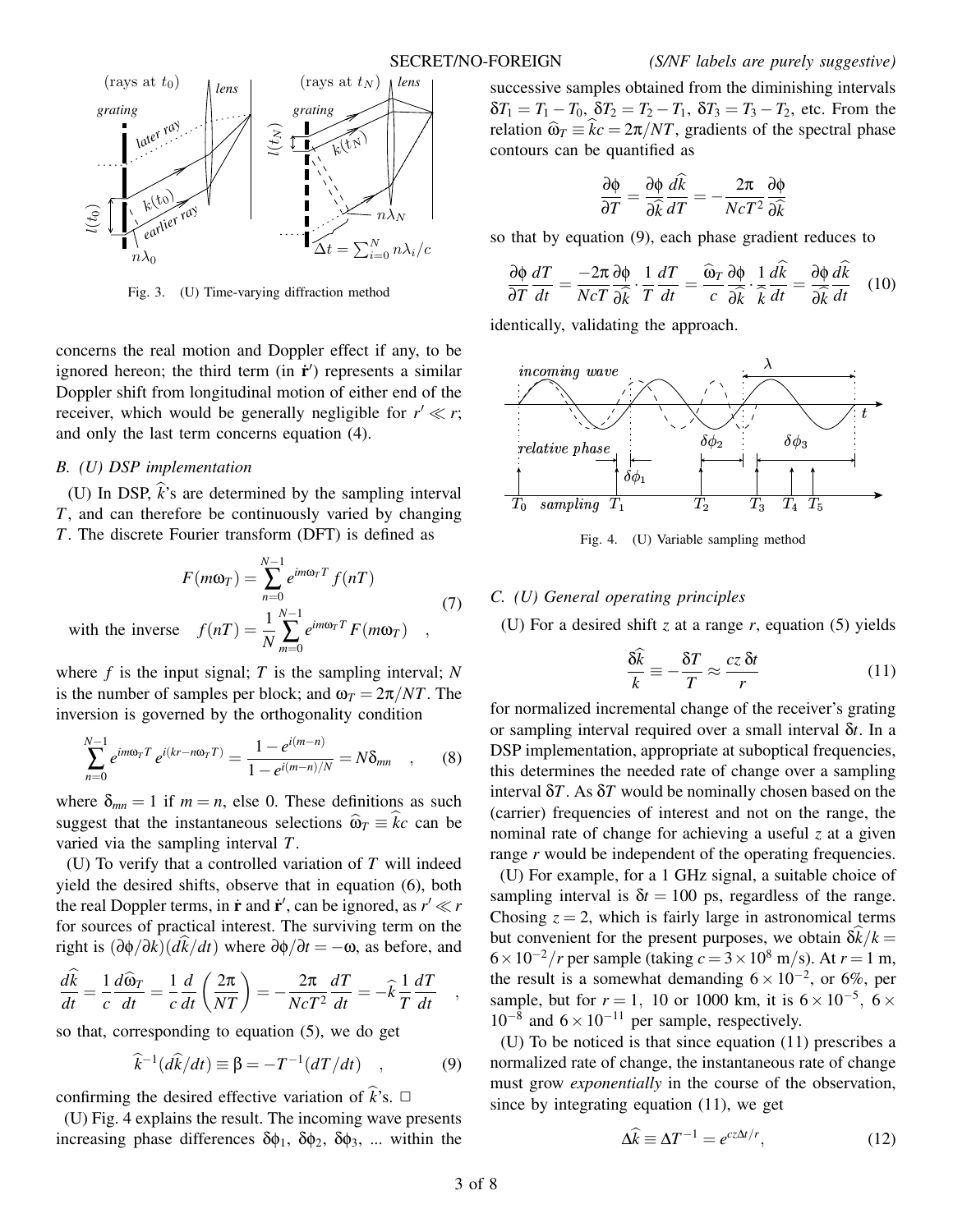where ∆*t* denotes the total period of observation. While an exponential variation is generally difficult to achieve other than with DSP, two other problems must be also contended with: the total variation over an arbitrarily long observation would be impossible anyway and it could exceed the source bandwidth even over a fairly short observation.

(U) The only solution is to split the observation time into windows, as in DFT, resetting the sampling interval and its variation at the beginning of each window, so that the variation is only continuous within each window.

(U) For example, the normalized rate  $6 \times 10^{-8}$  calculated above for 100 ps sampling and 10 km range amounts to  $3.773 \times 10^{260}$  for each second of observation! Over a 1 µs window, however, the sampling rate would change only by the factor 1.0006. This is also the spectral spread required of the wavepackets emitted by the source, and conversely, the window can be set to match the spread.

(U) It is possible to *cascade* multiple stages of gratings or DSP, in order to multiply the magnitude of the shifts. Cascading seems straightforward with optical gratings, but in DSP, as the data stream is already broken up into discrete samples by the first stage, and the sampling interval is to be varied in each successive stage relative to its predecessor, it becomes necessary to interpolate the samples between stages. Interpolation is similarly needed for the reverse shift stage in distance-based signal separation (Section IV-B).

(U) These shifts have been verified only by simulation for electromagnetic waves. For sound data ( $c \approx 330$  m/s), the software does reveal nonuniform spreading of subbands of acoustic samples, consistent with the likely distributions of their sources. Testing in an adequately equipped sound laboratory, as well as with radio waves, is still needed.

### *D. (U) Differential techniques*

(U) The effect thus scales well from terrestrial to planetary distances, but the incremental changes required per sample are very small. Errors in these changes, from inadvertent causes including thermal or mechanical stresses, could lead to large errors in distance measurements using the effect. The linearity of the effect can be exploited to offset such errors by differential methods. From equation (5), we have

$$
\Delta z = \alpha \Delta r + r \Delta \alpha + o(\Delta r, \Delta \alpha), \qquad (13)
$$

relating first order uncertainties. First order error due to an uncertainty  $Δα$  can be eliminated by measurements using different  $\alpha$  and using the differences.

(U) Specifically, an error ∆*z* would limit the capability for source separation, presuming *r* is known. By designing a receiver to depend on the difference between two sets of shifts for the same incoming waves, e.g. by applying the DSP method twice with different values of α, a ∆*z* error can be eliminated. Conversely, for ranging applications, where *z* is the measured variable, from  $r = z/\alpha$ , we get

$$
\Delta r = \Delta z / \alpha - r \Delta \alpha + o(\Delta z, \Delta \alpha), \qquad (14)
$$

so that the first order error ∆*r* can be once again eliminated using differences. This is a temporal form of triangulation, illustrated by the lines for  $\alpha_1$  and  $\alpha_2$  that converge at *r* in Fig. 2. Higher order differences would yield more accuracy.

### *E. (U) Phase shifting and path length variation*

(C) The main difficulty with the method of Section III-A is ensuring uniformity of the grating intervals even while they are changing. The method is not realizable by acoustooptic cells for this reason. Controlled nonuniform sampling and sample interpolation pose similar difficulties for  $\text{DSP}^1$ .

(C) The solution is to instead vary the path length *after* a fixed grating, say using the longitudinal Faraday effect and circular polarization. As the variation now concerns a bulk property, it would be easier. The proof is straightforward. The analogous simplification for DSP is to modify, instead of the sampling interval *T*, the forward transform kernel to

$$
F^{(\omega)}(m\widehat{\omega}_0) \equiv \sum_{n=0}^{N-1} e^{im\widehat{\omega}(t)T} f(nT), \quad \widehat{\omega}(t) = \widehat{\omega}_0 e^{\beta nT}, \quad (15)
$$

i.e. apply changing phase shifts to the successive samples corresponding to the path length. This is more complex, but avoids interpolation noise and access to the RF frontend.

## IV. (U) SOURCE SEPARATION THEORY

#### *A. (U) Transformation kernel*

(U) Fourier theory more generally involves the continuous form of the orthogonality condition (8), given by

$$
\int_{t} e^{i\widehat{\omega}t} e^{i(kr - \omega t)} dt = e^{ikr} \delta(\widehat{\omega} - \omega) , \qquad (16)
$$

where  $\delta$ () is the Dirac delta function. All of the methods described require continuously varying the mechanism of frequency selection. This is equivalent, in a basic sense, to varying the receiver's notion of the scale of time, the result being a change of the orthogonality condition to

$$
\int_{t} e^{i\widehat{\omega}\Delta(t)} e^{i[kr\Delta(r) - \omega t]} dt = \int_{t} e^{ikr\Delta} e^{i(\widehat{\omega}\Delta - \omega t)} dt
$$
\n
$$
\equiv e^{ikr\Delta} \delta[\widehat{\omega}\Delta - \omega] \quad ,
$$
\n(17)

where  $\Delta \equiv \Delta(r) = (1 + \alpha r)$  from equation (5), but is also equivalent to  $\Delta(t) = (1 + \alpha ct)$ , via the relation  $c = r/t$ .

(U) How did we get to equation (17)? Notice that equation (16) already contains the frequency selection factor  $e^{i\hat{\omega}t}$  – the  $\Delta$  in the exponent is the variation of  $\hat{\omega}$  provided by the

<sup>1</sup> (U) Radio telescopes, for instance, incorporate 1 or 3 bit sampling at an intermediate frequency for correlation spectroscopy. Interpolation would add more noise to this already low phase information.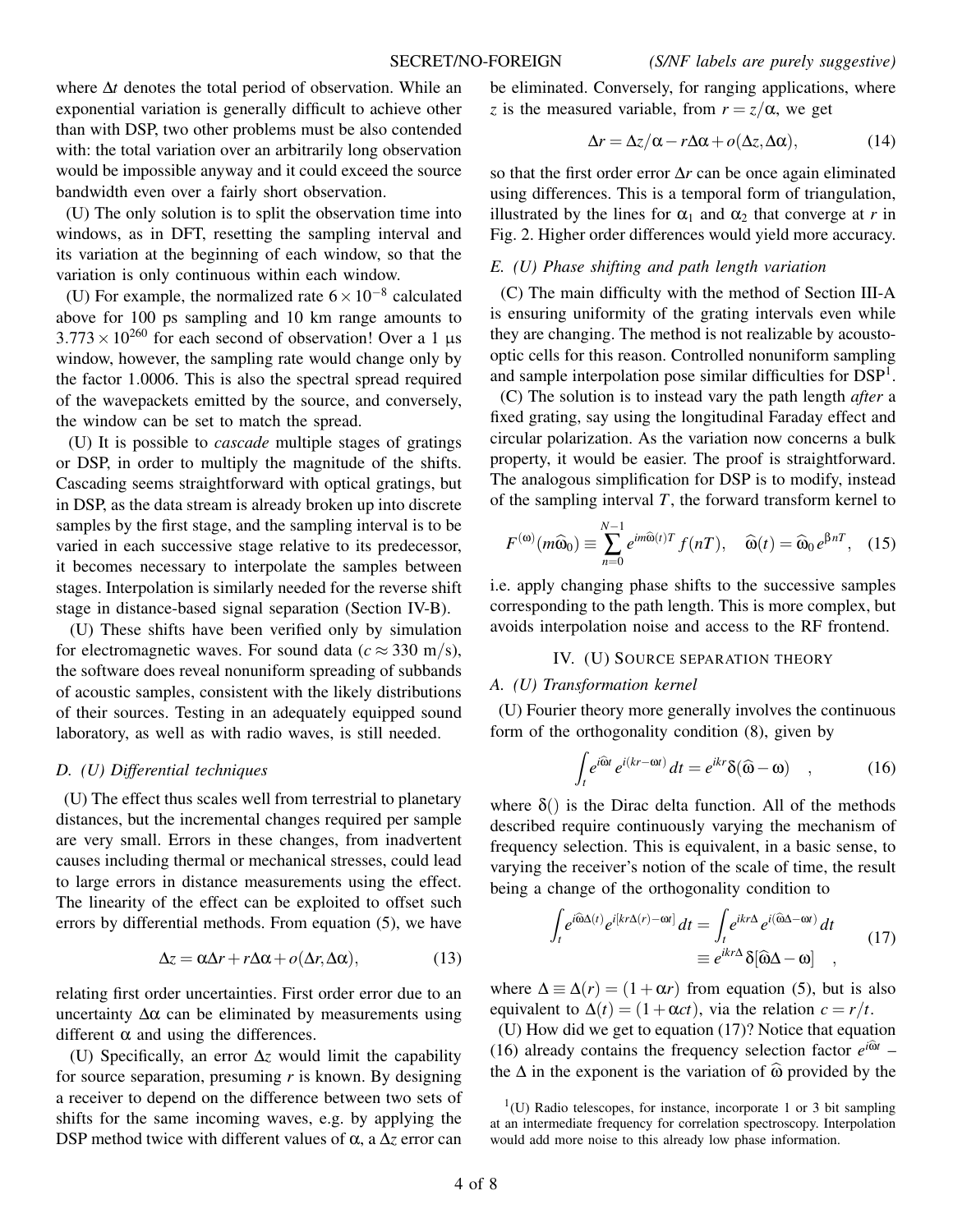methods of Section III. The second factor *e <sup>i</sup>*[*kr*∆(*r*)−ω*t*] must correspondingly represent the incoming component picked by the modified selector; its only difference from equation (16) is the ∆ multiplying the path contribution to phase, *kr*. Why should this ∆ multiply *kr* and not ω*t*? The answer lies in the basic premise of equations (2)-(5) that our receiver manipulates the phase of each incoming Fourier component individually, hence ω*t*, representing the signal component of the instantaneous phase, is not touched.

(U) The *kr* term is affected, however, since the summing builds up amplitude at only that value of *k* which matches  $\hat{\omega} \equiv kc$ . This aspect is readily verified by simulation, and it defines a lower bound on the window size (Section III-C) in the optical methods, since the window reset would break the photon integration in a photodetector.

(U) Equation (17) is more general than equation (16), as the latter corresponds to the special case of  $\Delta = 1$  or  $\alpha = 0$ . This property has a fundamental consequence impacting all of physics and engineering: *Since* α *refers to the physics of the instruments and could be arbitrary small but nonzero, there is fundamentally no way to rule out a nonzero* α *in any finite local set of instruments. The only way to detect a nonzero* α *is to look for spectral shifts of very distant objects* as a large enough *r* would yield a measurable  $z(r)^2$ .

### *B. (U) Distance division multiplexingTM*

(U) Almost all the applications to be discussed critically depend on the fundamental separation of sources enabled by the present wave effect. Using the notation of quantum theory, we may denote incoming signals by "kets"  $\vert$ , and the receiver states as "bras"  $\langle \vert$ , and rewrite equation (16) as  $\langle \hat{\omega} | \omega, r \rangle = e^{ikr} \langle \hat{\omega} | \omega \rangle$ . Equation (17) then becomes

$$
\langle \widehat{\omega}, \frac{d\widehat{\omega}}{dt} | \omega, r \rangle \equiv \langle \widehat{\omega} | H | \omega, r \rangle = e^{ikr\Delta(r)} \langle \widehat{\omega} | \frac{\omega}{\Delta(r)} \rangle
$$

$$
= e^{ikr\Delta(r)} \delta \left( \widehat{\omega} - \frac{\omega}{\Delta(r)} \right) , \qquad (18)
$$

where  $\langle \hat{\omega}, d\hat{\omega}/dt|$  and  $\langle \hat{\omega} |$  are the modified and original states of the receiver, respectively. The sampling clock and grating modifications then correspond to the operator *H*

$$
H|\omega,r\rangle = e^{ikr\Delta(r)} \left|\frac{\omega}{\Delta(r)}\right\rangle
$$
 (19)

of an incoming wave state  $|\omega, r\rangle$ . These equations attribute the shift to the incoming value  $\omega$ , instead of to  $\hat{\omega}$  selected instantaneously since for the operator formalism,  $\langle \hat{\omega} |$  must represent an eigenstate resulting from observation.

(U) Equations (5) and (19) both say that as in the Doppler case, the shift is proportional at each individual frequency ω. This also means that the spectrum expands by the factor ∆, as illustrated in Fig. 5 for the case of a common signal spectrum  $F(\omega)$  emitted by two sources at distances  $r_1$  and  $r_2 > r_1$ , respectively. For a rate of change factor  $\alpha$  applied at the receiver, the signals will shift and expand by  $\Delta_1 \equiv$  $(1+\alpha r_1)$  and  $\Delta_2 \equiv (1+\alpha r_2) > \Delta_1$ , respectively.



Fig. 5. (U) Separation by source distance

(U) Despite the increased spreading of the spectrum, there is opportunity for isolating the signal of a desired source if its shifted spectrum comes out substantially separated from its neighbours, as shown. We could, for instance, apply a band-pass filter  $G_1$  to the overall shifted spectrum  $HF_1 +$ *HF*<sub>2</sub>, such that  $G_1(HF_1 + HF_2) \approx G_1HF_1$ . Writing *H* as a function of α, by equations (17) and (19), we get

$$
H^{-1}(\alpha) = -H(\alpha) \quad . \tag{20}
$$

We could apply a combination of mixing and frequencymodulation operations to shift and compress  $G_1HF_1$  back to  $\approx F_1(\omega)$ , or just apply a second *H* with a negative  $\alpha$ . In general, a set of distance-selecting "projection operators"  $H^{-1}\widetilde{G}_iH$ , can thus be defined by the conditions

$$
H^{-1}\widetilde{G}_iH\sum_j F(r_j,\omega) \approx F(r_j,\omega) \text{ or } H^{-1}\widetilde{G}_iH \approx \delta_{ij} \quad (21)
$$

With base-band prefilters  $G_iF_i \approx F_i$ , they yield

$$
H^{-1}\widetilde{G}_iH = \delta_{ij}G_j \quad \text{so that} \quad \widetilde{G}_iH = HG_i \quad . \tag{22}
$$

(U) As *H* is parametrized by  $\alpha$  independently of *i*,  $H\tilde{G}_iH$ provides spectral separation without prior knowledge of *r<sup>i</sup>* . It is also independent of signal content, wherein the source coordinates could be supplied or included via modulation, but since *H* depends only on the path phase contribution, it provides separation at a more basic level. Coordinate-based spread spectrum coding could be combined, for example, to

 $2$  (U) A personal hunch that something like this could be responsible for the cosmological redshifts, had prompted informal prediction of the cosmological acceleration to some IBM colleagues in ca.1995-1996.

<sup>(</sup>U) The modified eigenfunctions  $e^{i[kr\Delta(r)-\omega r]}$  are known in astrophysics as the photon and particle eigenfunctions over relativistic space-time [2]. The natural value of  $\lbrack \alpha \approx \rbrack 10^{-18}$  s<sup>-1</sup> cited in the Introduction can come from the probability factor  $e^{-W/k_B T}$  for cumulative lattice dislocations under centrifugal or tidal stresses causing creep. At  $T \approx 300$  K, it is  $3 \times 10^{-11}$  s<sup>-1</sup> at  $W = 1$  eV,  $1.5 \times 10^{-18}$  s<sup>-1</sup> at  $W = 1.7$  eV, etc. The point is that solid state theory mandates such creep, but it's untreated in any branch of science or engineering. Many of these details were put together in mundane  $arxiv.org$  articles [4], to be eventually compiled into a comprehensive paper. Thanks to NASA/JPL's continued portrayal of the anomaly as acceleration, *all* other explanations tested or offered have been more obvious or exotic, and totally fruitless (cf. [3]).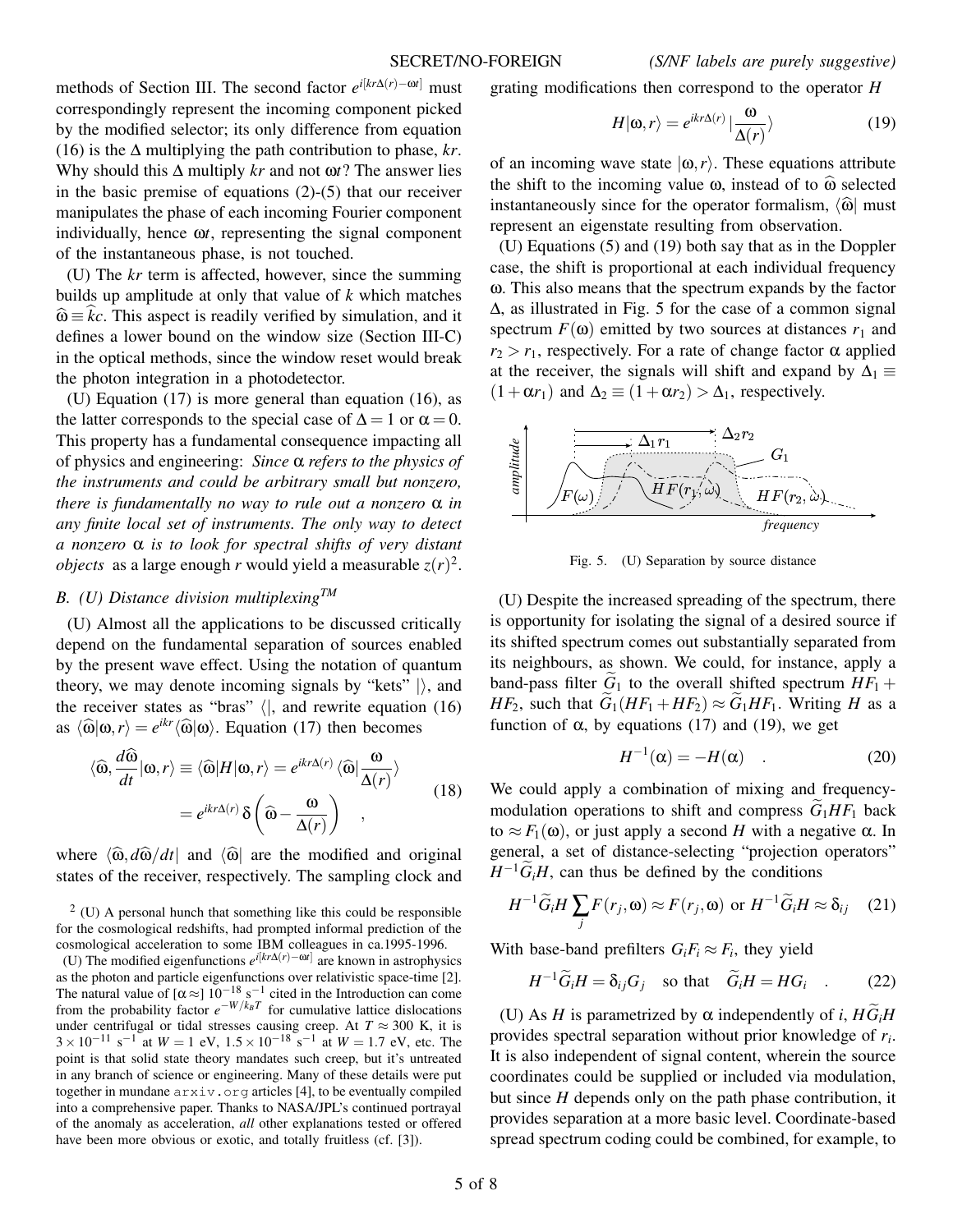differentiate sources at the same distance, as an alternative to or to improve over current phased array antennas.

(U) It has been further suggested [1] that DDM raises the theoretical capacity of a channel to  $\sim$  2*CL*/ $\lambda \gg$ *C*, where  $C$  is the traditional Shannon capacity for a source-receiver pair using the channel, by admitting additional sources into the channel at intermediate distances. Further, if combined with directional selectivity say from phased array antennae, we would get true *space-division multiplexing* [*ibid.*].

### V. (U) MILITARY AND INTELLIGENCE APPLICATIONS

(U) The above theory represents a long overdue rigorous analysis of the spectral decomposition of waveforms by a real, and therefore imperfect, instrument. The nature of the error was inferred, as mentioned, from an immense gamut of astronomical, planetary and terrestrial data, spanning all scales of range ever measured. A natural occurrence of the effect subsequently deduced from creep theory (footnote, page 5) could have been contradicted in at least one set of data, but remains totally consistent<sup>3</sup>. Instead, we clearly face a converse problem in physics itself, that its patterns have been so well explored on earth that only astronomical tests can expose remaining shortcomings [5]. The known laws of physics only reflect understood mechanisms, like interference and the Doppler effect and only partially<sup>4</sup>. We once again face a need to lead physics by engineering<sup>5</sup>.

### *A. (U) Precision, power-independent frequency shifting*

(U) This application would itself be a direct, visible test of the effect, the idea being that the method could be applied also to a proximal source at a precisely known distance in order to uniformly scale its spectrum with great accuracy. Accuracy is expected because the source distance can be accurately set by simple mechanical means, independently of the exponential control of α. The mechanism would be the first means for shifting frequencies that is independent of the nature and energy of the waves, and their frequencies and bandwidth, yet realizable by a mundane, static means.

 $<sup>5</sup>(U)$  Recalling the classic case of thermodynamics. The present effect</sup> implies that photons, traditionally viewed as indivisible and immutable, are reconstituted by every real, imperfect, receiver. Though it is yet to be demonstrated with light, the theory of Sections II and III is fundamental and does not permit a different result for quanta.

The main difficulty is the magnitude of  $\alpha$  needed for source distances of under 1 m, but it should be eventually solvable. (S/NF) Likely applications include transformation of high power modulated GHz carriers to THz or optical bands, and efficient, tunable visible light, UV or even X- or γ-rays, all with controlled coherence and without nonlinear media.

### *B. (U) Monostatic ranging and passive radar*

(S/NF) This application was immediately envisaged when the effect was first actually suspected<sup>6</sup>, taking from the well known notion of the cosmological distance scale available from the Hubble redshifts. By providing a "virtual Hubble flow" view that can be activated and scaled at the receiver's discretion, the present methods enable ranging, or distance measurement, of any source that can be seen or received, at only half the round-trip delay, and zero transmitted power.

(S/NF) To compare, as traditional active radar depends on round trip times (RTT), its range is fundamentally limited by the transmitter power. While Venus and Mars have been explored by radar, for example, the ranging of other planets and of astronomical objects in general is largely limited to spatial triangulation, including using the earth's orbit itself as the baseline. Tracking of orbiting satellites places similar demands on the radar transmitter power *P*, as the range *R* is governed by the "radar power law"  $P \propto R^4$ . This makes current (active) radars generally bulky. The power law is relaxed for cooperative targets with transponders, to  $P \propto R^2$ , where *P* denotes transponder power, and the range is obtained from the RTT of a transponded signal<sup>7</sup>. The present methods make this lower power law available for all targets, and also eliminate the need for a spatial baseline for parallax, as the baseline is now given by the range of variation of  $\alpha$  at the receiver. As shown in Section III-C, a very large baseline seems to be indeed possible with DSP alone for both terrestrial and earth orbit distances.

(S/NF) Current passive radar technology, like Lockheed's Silent Sentry, involves coherent processing of the received scatter of energy from television broadcast (see US Patent 3,812,493, 1974) and cellular base stations. The accuracy is again dependent on information representing overall trip times, and hence entails coherent processing.

(S/NF) Accurate ranging is now possible via triangulation using temporal parallax, as explained in Section III-D. The difference is that coherent processing can provide imaging with subwavelength precision, but triangulation would be simpler for ranging and tracking. We still need to illuminate silent targets, but the processing could be simplified for the

 $7$ (U) This is generally what's used for deep space probes [7], [8].

 $3$ (U) Consistency with GPS datasets has also been recently verified. Calculations from GPS base stations data indicate an ongoing rising of land at a median rate of 1.6 mm/y (see http://ray.tomes.biz), large enough to easily accommodate a nontectonic apparent expansion of the earth at  $H_0 \times 6.371 \text{ km} \approx 0.437 \text{ mm/y}$ , for the natural occurrence.

 $^{4}$ (U) E.g., diffractive corrections in astrophysics and quantum field theories are limited to the Fraunhofer and Fresnel approximations, both being limited, by definition, to total deflections of  $\leq \pi/2$ . Cumulative diffractive scattering would contribute, as known in microwave theory, a decay *e* −σ*r* to the propagation. This makes *all wavefunctions* in the *real universe* Klein-Gordon eigenfunctions, and gives light a rest-mass...

 $<sup>6</sup>(U)$  The idea of such an effect had been disclosed, by appointment,</sup> to an IP attorney on the morning of 2001.9.11. The mechanism itself (Section II) was uncovered only much later in 2004.